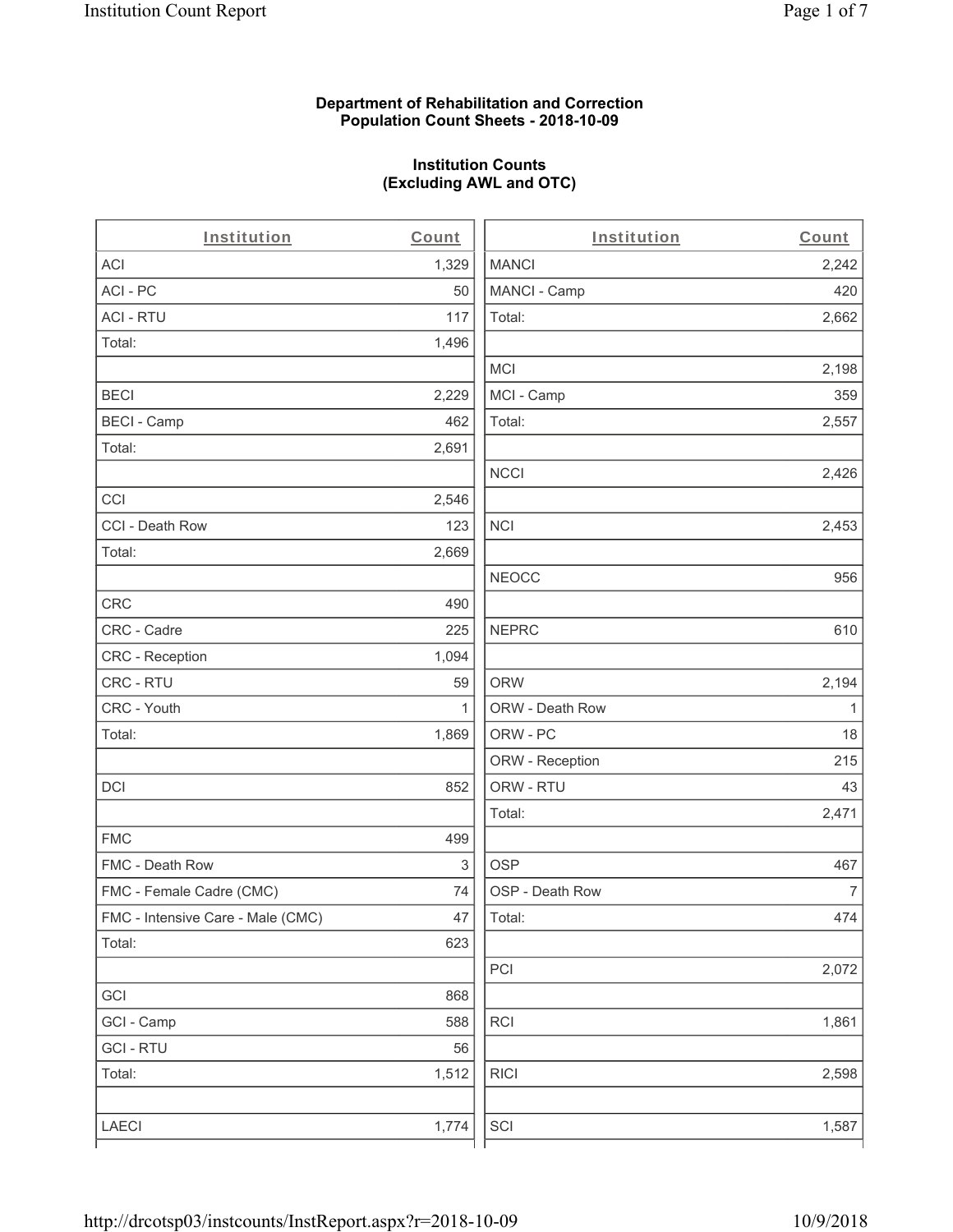| <b>LECI</b>              | 2,214 | <b>SOCF</b>      | 1,255                              |
|--------------------------|-------|------------------|------------------------------------|
| LECI - Camp              | 167   | SOCF - RTU       | 71                                 |
| Total:                   | 2,381 | Total:           | 1,326                              |
|                          |       |                  |                                    |
| <b>LOCI</b>              | 2,285 | <b>TCI</b>       | 928                                |
|                          |       | TCI - Camp       | 448                                |
| <b>LORCI</b>             | 267   | Total:           | 1,376                              |
| LORCI - Cadre            | 145   |                  |                                    |
| <b>LORCI - Reception</b> | 1,014 | <b>TOCI</b>      | 749                                |
| Total:                   | 1,426 | <b>TOCI - PC</b> | 92                                 |
|                          |       | Total:           | 841                                |
| <b>MACI</b>              | 967   |                  |                                    |
| MACI - Minimum           | 1,251 | <b>WCI</b>       | 1,332                              |
| Total:                   | 2,218 | <b>WCI-RTU</b>   | 32                                 |
|                          |       | Total:           | 1,364                              |
|                          |       |                  |                                    |
|                          |       |                  | <b>Total Population:</b><br>49,430 |

\* The Total Population includes 30 Offenders with Reason Codes 30 & 31. \*\* The Total Population includes 37 Offenders with Reason Code 0A.

### **Male Population by Security Level (Include AWL and Exclude OTC)**

| Security Level         |                   | <b>Body</b> | <b>AWL</b> | $(-\text{OTC})$ | Total  |
|------------------------|-------------------|-------------|------------|-----------------|--------|
| Total Level 5          |                   | 104         | 2          | 2               | 104    |
| Total Level 4          |                   | 2,763       | 21         | 19              | 2,765  |
| Total Level 3          |                   | 11,886      | 151        | 135             | 11,902 |
| Total Level 2          |                   | 16,055      | 191        | 145             | 16,101 |
| Total Level 1          |                   | 14,385      | 133        | 84              | 14,434 |
| <b>Total Death Row</b> |                   | 135         |            |                 | 135    |
|                        | <b>Total Male</b> | 45,328      | 499        | 386             | 45,441 |

#### **Female Population by Institution (Include AWL and Exclude OTC)**

| Institution              | <b>Body</b> | AWL |    | ⊺ota  |
|--------------------------|-------------|-----|----|-------|
| <b>DCI</b>               | 852         |     | 6  | 854   |
| <b>FMC</b>               | 19          | C   |    | 20    |
| FMC - Female Cadre (CMC) | 74          |     |    | 74    |
| <b>NEPRC</b>             | 610         | 15  | 4  | 621   |
| <b>ORW</b>               | 2,193       | 41  | 34 | 2,200 |
|                          |             |     |    |       |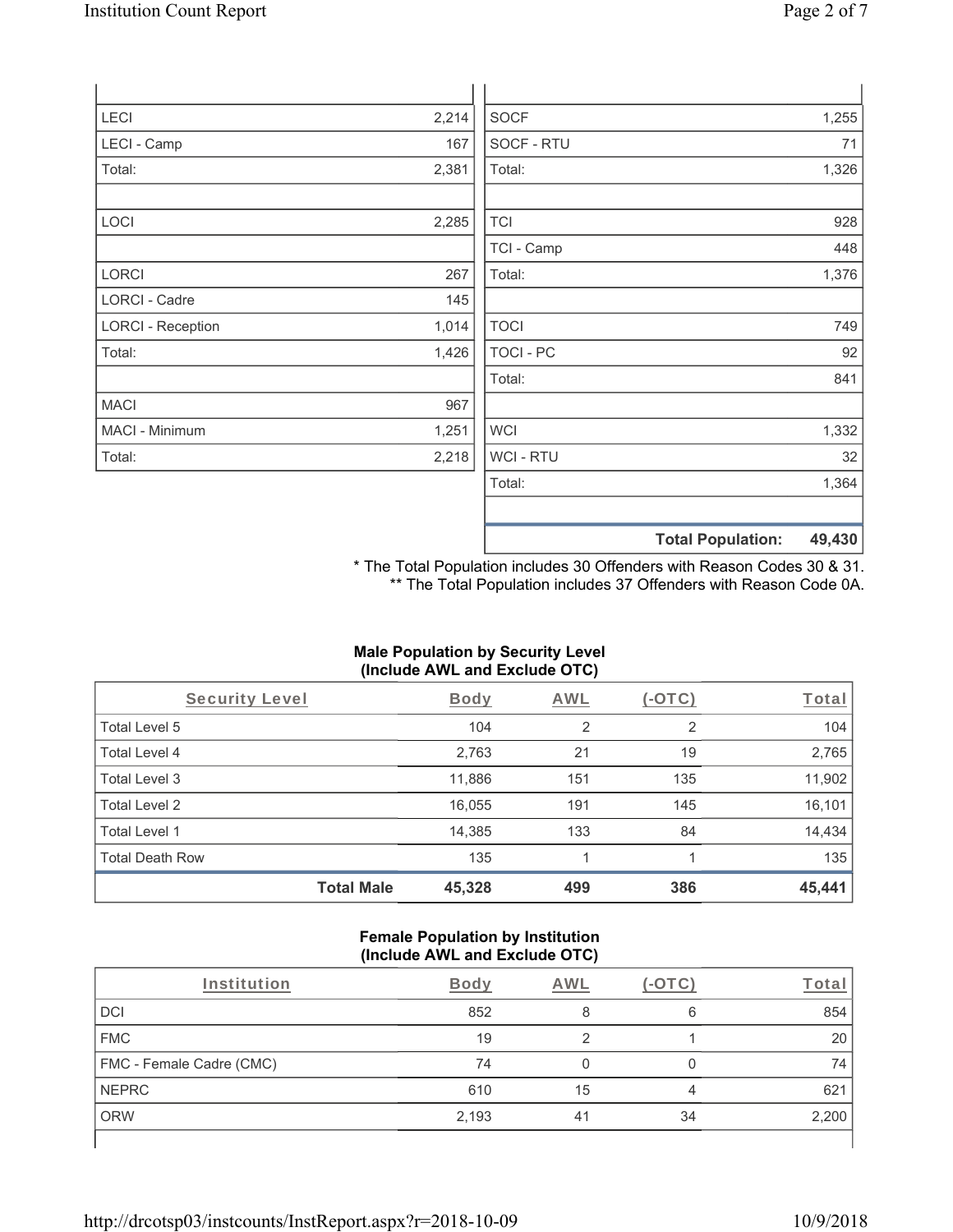| ORW - Death Row        |                          |        | 0   |     |        |
|------------------------|--------------------------|--------|-----|-----|--------|
| ORW - PC               |                          | 18     | 0   |     | 18     |
| <b>ORW</b> - Reception |                          | 215    | 8   | 6   | 217    |
| ORW - RTU              |                          | 43     | 0   |     | 43     |
|                        | <b>Total Female</b>      | 4,025  | 74  | 51  | 4,048  |
|                        | <b>Total Population:</b> | 49,353 | 573 | 437 | 49,489 |

### **Male Population by Institution: Security Level 5 (Include AWL and Exclude OTC)**

| Institution  |                      | Body           | AWL            | $(-OTC)$       | Total           |
|--------------|----------------------|----------------|----------------|----------------|-----------------|
| <b>FMC</b>   |                      |                | $\mathbf 0$    | 0              |                 |
| LECI         |                      | $\sqrt{5}$     | $\mathbf 0$    | 0              | 5               |
| <b>MACI</b>  |                      | $\overline{2}$ | $\mathbf 0$    | $\Omega$       | $\overline{2}$  |
| <b>MANCI</b> |                      | 6              | $\mathbf 0$    | 0              | $6\phantom{1}6$ |
| <b>NCI</b>   |                      |                | $\mathbf 0$    | 0              | 1               |
| <b>OSP</b>   |                      | 38             | 2              | $\overline{2}$ | 38              |
| <b>RCI</b>   |                      |                | $\mathbf{0}$   | $\mathbf{0}$   |                 |
| <b>SOCF</b>  |                      | 41             | $\mathbf{0}$   | $\Omega$       | 41              |
| <b>TOCI</b>  |                      | 6              | $\mathbf 0$    | $\mathbf{0}$   | 6               |
| <b>WCI</b>   |                      | 2              | $\mathbf{0}$   | 0              | $\overline{2}$  |
| WCI - RTU    |                      |                | $\Omega$       | U              |                 |
|              | <b>Total Level 5</b> | 104            | $\overline{2}$ | $\overline{2}$ | 104             |

# **Male Population by Institution: Security Level 4 (Include AWL and Exclude OTC)**

| Body           | AWL            | $(-OTC)$     | Total |
|----------------|----------------|--------------|-------|
| 5              | $\Omega$       | $\Omega$     | 5     |
| $\Omega$       |                |              |       |
| $\overline{2}$ | <sup>0</sup>   | $\Omega$     | 2     |
| 31             |                |              | 31    |
| 15             | $\Omega$       | $\Omega$     | 15    |
| 16             | $\Omega$       | 0            | 16    |
| 3              | $\Omega$       | $\Omega$     | 3     |
|                | $\Omega$       | $\mathbf{0}$ |       |
|                | 0              | $\Omega$     |       |
| 39             |                |              | 39    |
| $\Omega$       | 5              | 5            | U     |
| 7              | $\overline{2}$ | 2            |       |
|                |                |              |       |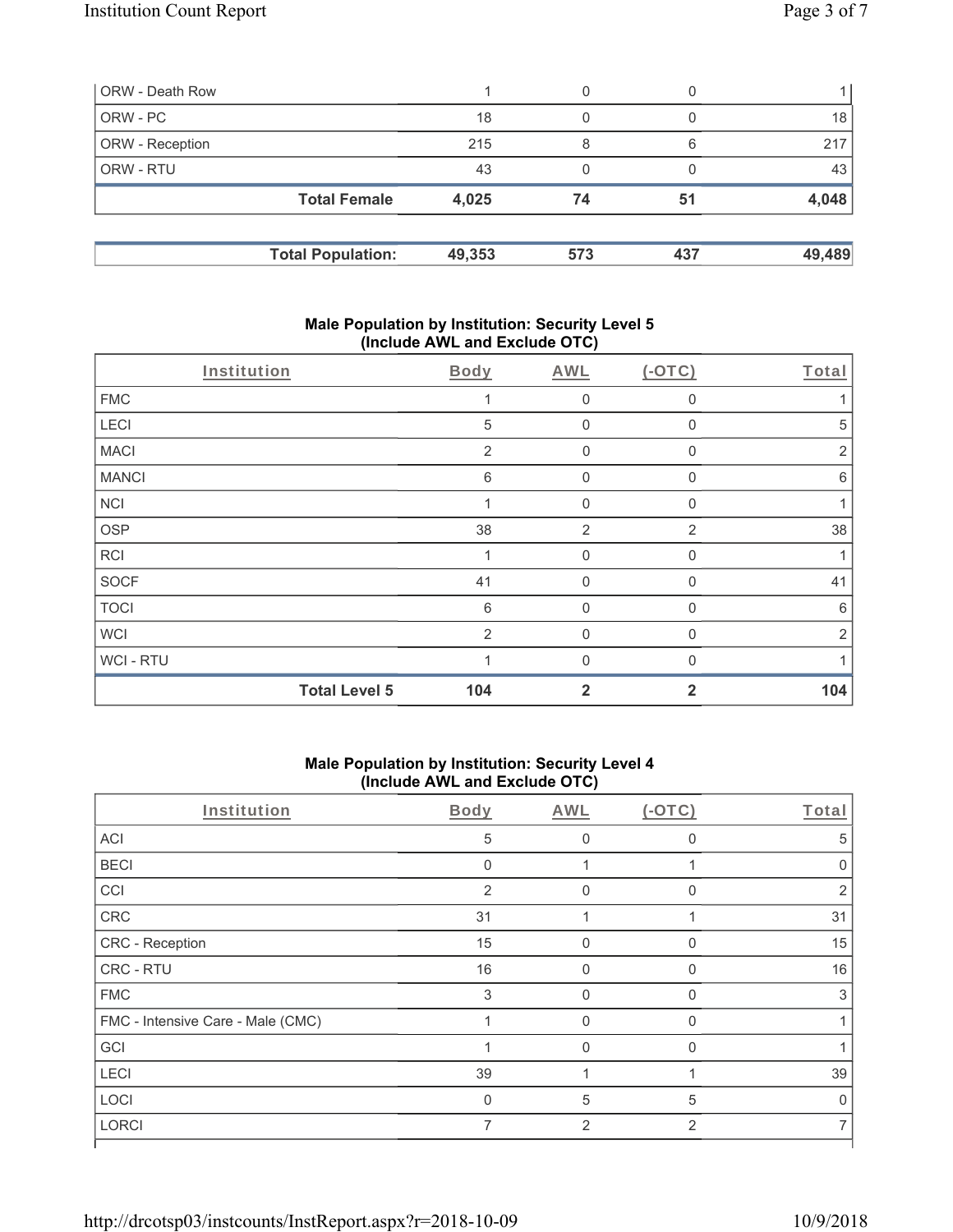| LORCI - Cadre            |                      | 1              | $\mathbf 0$         | $\boldsymbol{0}$    | $\mathbf{1}$   |
|--------------------------|----------------------|----------------|---------------------|---------------------|----------------|
| <b>LORCI - Reception</b> |                      | $\overline{7}$ | $\mathbf 0$         | $\boldsymbol{0}$    | $\overline{7}$ |
| <b>MACI</b>              |                      | 64             | 1                   | 1                   | 64             |
| <b>MANCI</b>             |                      | 44             | 1                   | 1                   | 44             |
| MCI                      |                      | 1              | $\mathsf{O}\xspace$ | 0                   | 1              |
| NCCI                     |                      | 1              | $\mathsf{O}\xspace$ | $\mathbf 0$         | 1              |
| NEOCC                    |                      | 26             | $\mathsf{O}\xspace$ | $\mathbf 0$         | 26             |
| OSP                      |                      | 402            | $\mathbf{1}$        | 1                   | 402            |
| <b>RCI</b>               |                      | 34             | $\mathsf{O}\xspace$ | $\mathsf{O}\xspace$ | 34             |
| <b>RICI</b>              |                      | $\overline{2}$ | $\mathsf{O}\xspace$ | 0                   | $\sqrt{2}$     |
| SCI                      |                      | $\overline{4}$ | $\mathbf 0$         | $\mathsf 0$         | $\overline{4}$ |
| SOCF                     |                      | 1,203          | $\sqrt{5}$          | $\sqrt{3}$          | 1,205          |
| SOCF - RTU               |                      | 71             | $\mathbf 0$         | $\mathsf{O}\xspace$ | 71             |
| <b>TCI</b>               |                      | $6\,$          | $\mathsf{O}\xspace$ | $\mathsf{O}\xspace$ | $6\,$          |
| <b>TOCI</b>              |                      | 709            | $\sqrt{3}$          | 3                   | 709            |
| TOCI - PC                |                      | 19             | $\mathsf{O}\xspace$ | $\mathsf{O}\xspace$ | 19             |
| <b>WCI</b>               |                      | 33             | $\mathsf{O}\xspace$ | $\mathbf 0$         | 33             |
| WCI - RTU                |                      | 16             | $\mathsf{O}\xspace$ | $\boldsymbol{0}$    | 16             |
|                          | <b>Total Level 4</b> | 2,763          | 21                  | 19                  | 2,765          |

## **Male Population by Institution: Security Level 3 (Include AWL and Exclude OTC)**

| Institution                       | Body        | AWL              | $(-OTC)$         | Total          |
|-----------------------------------|-------------|------------------|------------------|----------------|
| ACI                               | 14          | $\mathbf 0$      | 0                | 14             |
| ACI-PC                            |             | $\mathbf 0$      | $\mathbf 0$      | 1              |
| CCI                               | 3           | $\mathbf 0$      | $\mathbf 0$      | $\sqrt{3}$     |
| <b>CRC</b>                        | 84          | 1                | 1                | 84             |
| CRC - Cadre                       | 123         | $\mathbf{0}$     | $\Omega$         | 123            |
| CRC - Reception                   | 784         | 19               | 19               | 784            |
| CRC - RTU                         | 42          | $\boldsymbol{0}$ | 0                | 42             |
| CRC - Youth                       | $\mathbf 0$ | 1                | 1                | 0              |
| <b>FMC</b>                        | 8           | $\mathbf 0$      | 0                | $\,8\,$        |
| FMC - Intensive Care - Male (CMC) | 4           | $\mathbf 0$      | $\boldsymbol{0}$ | $\overline{4}$ |
| GCI                               |             | $\mathbf 0$      | $\mathbf 0$      | 1              |
| <b>LAECI</b>                      | 4           | $\overline{0}$   | $\mathbf 0$      | $\overline{4}$ |
| LECI                              | 2,145       | 21               | 18               | 2,148          |
| LOCI                              | 1           | $\overline{0}$   | 0                | 1              |
| LORCI                             | 70          | 36               | 33               | 73             |
| LORCI - Cadre                     | 13          | 0                | $\mathbf 0$      | 13             |
| <b>LORCI - Reception</b>          | 715         | 5                | 5                | 715            |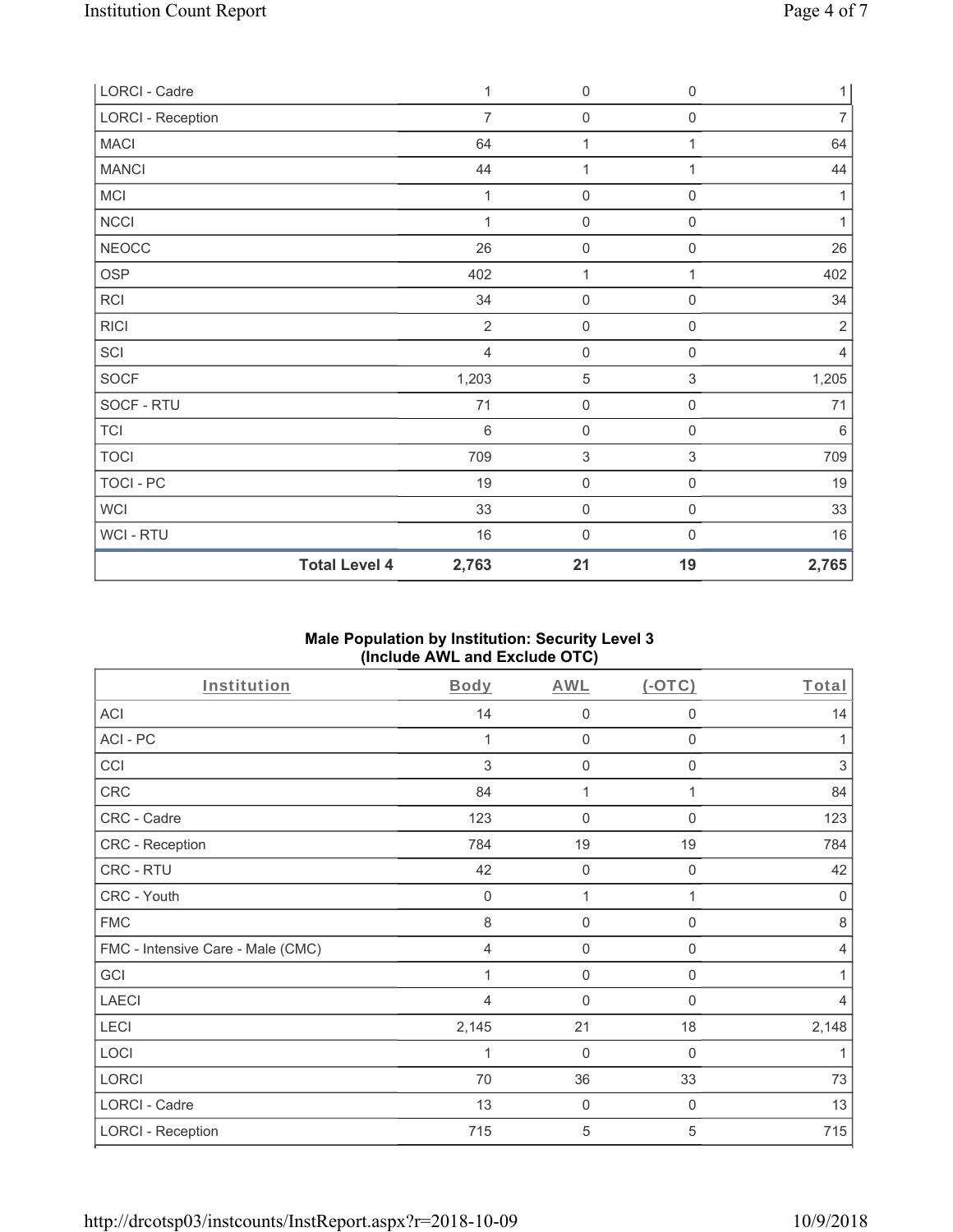| MACI         |                      | 805                       | 1                         | $\mathbf 0$               | 806                       |
|--------------|----------------------|---------------------------|---------------------------|---------------------------|---------------------------|
| <b>MANCI</b> |                      | 2,165                     | 25                        | 21                        | 2,169                     |
| <b>NCCI</b>  |                      | 11                        | $\mathsf{O}\xspace$       | $\mathbf 0$               | 11                        |
| <b>NCI</b>   |                      | 3                         | 0                         | $\mathbf 0$               | $\sqrt{3}$                |
| <b>NEOCC</b> |                      | 930                       | $\ensuremath{\mathsf{3}}$ | $\ensuremath{\mathsf{3}}$ | 930                       |
| <b>OSP</b>   |                      | $\ensuremath{\mathsf{3}}$ | $\mathsf{O}\xspace$       | $\mathbf 0$               | $\ensuremath{\mathsf{3}}$ |
| PCI          |                      | 37                        | 1                         | $\mathbf 0$               | 38                        |
| <b>RCI</b>   |                      | 1,641                     | $10$                      | $\boldsymbol{9}$          | 1,642                     |
| <b>RICI</b>  |                      | $\boldsymbol{9}$          | $\mathbf{1}$              | 1                         | $\boldsymbol{9}$          |
| SCI          |                      | 3                         | $\mathsf{O}\xspace$       | $\mathbf 0$               | $\sqrt{3}$                |
| SOCF         |                      | 8                         | $\mathbf 0$               | $\mathbf 0$               | $\,8\,$                   |
| <b>TCI</b>   |                      | 867                       | 11                        | 9                         | 869                       |
| <b>TOCI</b>  |                      | 34                        | 1                         |                           | 34                        |
| TOCI - PC    |                      | 73                        | $\mathbf 0$               | $\mathbf 0$               | 73                        |
| <b>WCI</b>   |                      | 1,274                     | 15                        | 14                        | 1,275                     |
| WCI - RTU    |                      | 11                        | $\boldsymbol{0}$          | $\mathbf 0$               | 11                        |
|              | <b>Total Level 3</b> | 11,886                    | 151                       | 135                       | 11,902                    |

## **Male Population by Institution: Security Level 2 (Include AWL and Exclude OTC)**

| Institution                       | <b>Body</b> | <b>AWL</b>          | $($ -OTC $)$        | Total        |
|-----------------------------------|-------------|---------------------|---------------------|--------------|
| <b>ACI</b>                        | 717         | 1                   | 0                   | 718          |
| ACI-PC                            | 46          | $\mathbf 0$         | 0                   | 46           |
| <b>ACI - RTU</b>                  | 87          | $\mathsf{O}\xspace$ | $\mathsf{O}\xspace$ | 87           |
| <b>BECI</b>                       | 1,501       | 17                  | $\boldsymbol{9}$    | 1,509        |
| CCI                               | 1,982       | 10                  | 8                   | 1,984        |
| CRC                               | 183         | $\mathbf 5$         | 5                   | 183          |
| CRC - Cadre                       | 101         | $\mathsf{O}\xspace$ | $\mathbf 0$         | 101          |
| CRC - Reception                   | 223         | 14                  | 13                  | 224          |
| <b>CRC - RTU</b>                  | 1           | $\mathbf 0$         | $\boldsymbol{0}$    | 1            |
| CRC - Youth                       | $\mathbf 1$ | $\mathsf{O}\xspace$ | $\mathsf{O}\xspace$ | $\mathbf{1}$ |
| <b>FMC</b>                        | 15          | $\overline{2}$      | 0                   | $17\,$       |
| FMC - Intensive Care - Male (CMC) | 13          | $\mathsf 0$         | 0                   | 13           |
| GCI                               | 356         | $\sqrt{3}$          | 1                   | 358          |
| <b>GCI-RTU</b>                    | 43          | $\mathbf 0$         | $\mathbf 0$         | 43           |
| LAECI                             | 1,123       | 21                  | 17                  | 1,127        |
| LECI                              | 19          | $\mathsf{O}\xspace$ | $\mathsf{O}\xspace$ | 19           |
| LOCI                              | 1,190       | $\overline{7}$      | $\overline{7}$      | 1,190        |
| LORCI                             | 121         | 24                  | 22                  | 123          |
| LORCI - Cadre                     | 121         | 1                   | 0                   | 122          |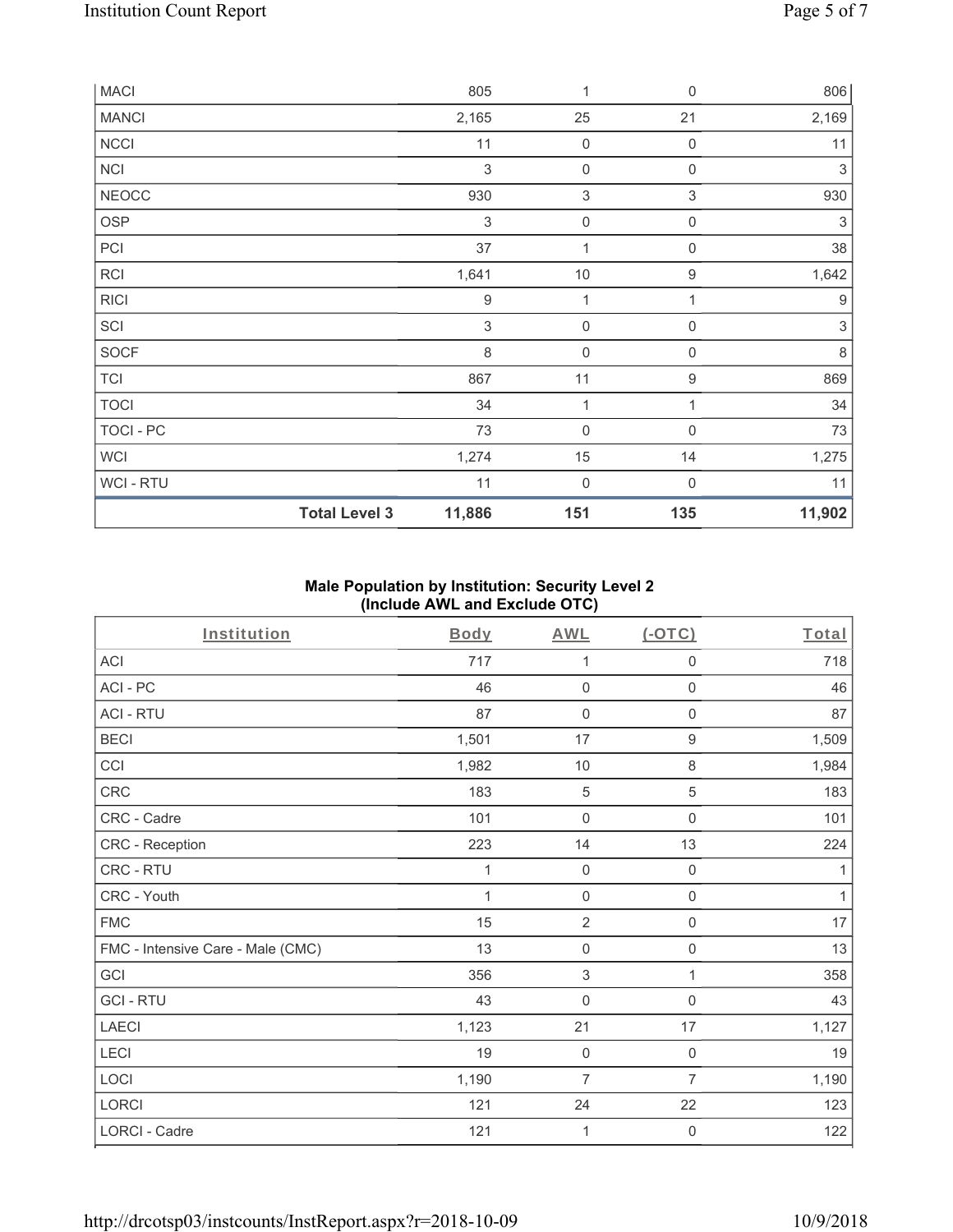| <b>LORCI - Reception</b> |                      | 169            | 3              | 3              | 169            |
|--------------------------|----------------------|----------------|----------------|----------------|----------------|
| <b>MACI</b>              |                      | 96             | 1              | 1              | 96             |
| <b>MANCI</b>             |                      | $\overline{2}$ | 1              | 1              | $\sqrt{2}$     |
| <b>MCI</b>               |                      | 1,602          | 14             | $\, 8$         | 1,608          |
| MCI - Camp               |                      | 1              | $\mathbf 0$    | 0              | 1              |
| <b>NCCI</b>              |                      | 1,191          | 11             | $\overline{7}$ | 1,195          |
| <b>NCI</b>               |                      | 1,612          | 18             | 16             | 1,614          |
| PCI                      |                      | 879            | $\overline{7}$ | 4              | 882            |
| RCI                      |                      | 183            | 1              | $\mathbf 0$    | 184            |
| <b>RICI</b>              |                      | 1,469          | 17             | 11             | 1,475          |
| SCI                      |                      | 969            | 12             | 11             | 970            |
| <b>SOCF</b>              |                      | 1              | $\mathbf 0$    | $\mathbf 0$    | 1              |
| <b>TCI</b>               |                      | 14             | $\mathbf 0$    | 0              | 14             |
| <b>WCI</b>               |                      | 22             | 1              | 1              | 22             |
| WCI - RTU                |                      | 2              | $\mathbf 0$    | $\Omega$       | $\overline{2}$ |
|                          | <b>Total Level 2</b> | 16,055         | 191            | 145            | 16,101         |

## **Male Population by Institution: Security Level 1 (Include AWL and Exclude OTC)**

| Institution                       | Body       | <b>AWL</b>          | $(-OTC)$            | Total          |
|-----------------------------------|------------|---------------------|---------------------|----------------|
| <b>ACI</b>                        | 593        | $\overline{2}$      | 0                   | 595            |
| ACI-PC                            | $\sqrt{3}$ | $\mathsf{O}\xspace$ | $\mathsf{O}\xspace$ | $\mathfrak{Z}$ |
| <b>ACI - RTU</b>                  | 30         | $\mathsf{O}\xspace$ | $\boldsymbol{0}$    | 30             |
| <b>BECI</b>                       | 726        | 12                  | 5                   | 733            |
| <b>BECI - Camp</b>                | 462        | $\mathsf{O}\xspace$ | $\mathsf{O}\xspace$ | 462            |
| CCI                               | 558        | $\mathbf 5$         | $\overline{2}$      | 561            |
| CRC                               | 130        | $\sqrt{5}$          | 5                   | 130            |
| CRC - Cadre                       | 1          | $\mathsf{O}\xspace$ | $\mathbf 0$         | $\mathbf{1}$   |
| CRC - Reception                   | 68         | $\mathbf{1}$        | $\mathbf{1}$        | 68             |
| <b>FMC</b>                        | 453        | $\overline{7}$      | $\mathbf{1}$        | 459            |
| FMC - Intensive Care - Male (CMC) | 29         | $\mathbf{1}$        | 0                   | $30\,$         |
| GCI                               | 510        | 14                  | $\overline{7}$      | 517            |
| GCI - Camp                        | 588        | $\mathsf{O}\xspace$ | $\mathsf{O}\xspace$ | 588            |
| <b>GCI-RTU</b>                    | 13         | $\mathsf{O}\xspace$ | $\mathsf{O}\xspace$ | 13             |
| <b>LAECI</b>                      | 647        | $\mathbf 5$         | 3                   | 649            |
| LECI                              | 6          | $\sqrt{3}$          | $\overline{2}$      | $\overline{7}$ |
| LECI - Camp                       | 167        | $\mathsf{O}\xspace$ | $\mathsf 0$         | 167            |
| LOCI                              | 1,094      | $\overline{2}$      | $\overline{2}$      | 1,094          |
| LORCI                             | 69         | 20                  | 18                  | 71             |
| LORCI - Cadre                     | 10         | $\mathsf{O}\xspace$ | 0                   | $10$           |